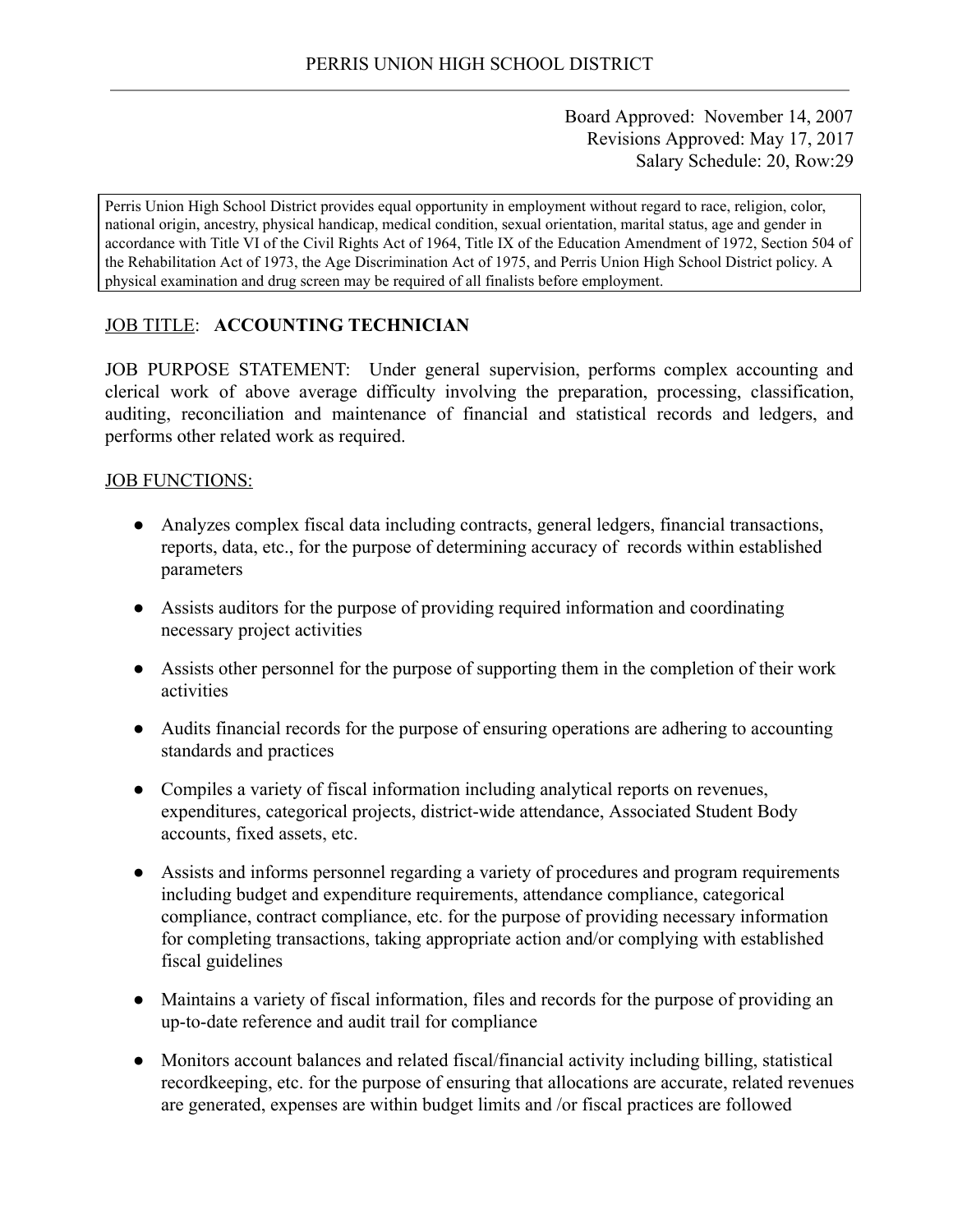# JOB TITLE: **ACCOUNTING TECHNICIAN** Page 2

# JOB FUNCTIONS (continued):

- Prepares a variety of written materials including reports, transmittals, letters, etc. for the purpose of documenting activities, providing written reference, conveying information and/or complying with financial, legal and administrative requirements
- Processes a variety of fiscal information for the purpose of updating information and/or recommending final action in compliance with accounting requirements
- Upgrades skills required to perform multiple technical tasksdue to changing job conditions
- Establishes and maintains effective working relationships with staff
- Performs other related duties as assigned or needed

# KNOWLEDGE AND ABILITIES:

# Knowledge of:

- Accounts payable, accounts receivable and general financial practices and procedures as it relates to and impacts the job functions of the Accounting Technician and the district
- As required to perform algebra; read a variety of manuals, write documents following prescribed formats and/or present information before groups; and understand complex multiple step instructions
- Specific knowledge required to satisfactorily perform the functions of the job include considerable knowledge of the purposes, methods, and practices of technical financial record keeping work; good knowledge of account classification and accounting entries (SACS knowledge highly desired); practical knowledge of personal computer applications (MS Excel highly desired)

#### Ability to:

- Independently perform varied and responsible technical/accounting assignments, analyze data and draw logical conclusions
- Flexibility is required to work with others under a variety of circumstances with the ability to establish and maintain cooperative relations with those contacted in the course of work
- Communicate effectively, both orally and in writing